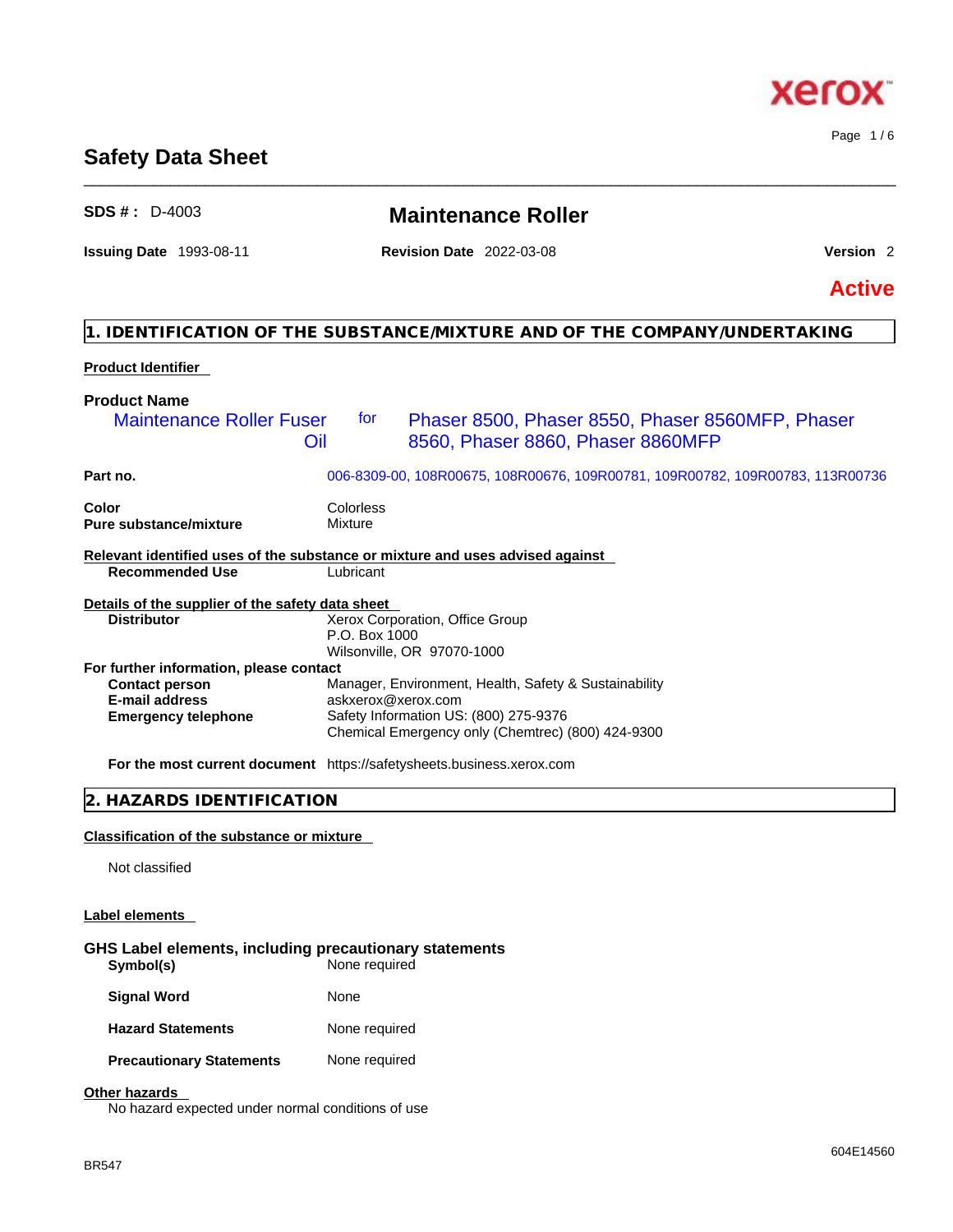

### **3. COMPOSITION/INFORMATION ON INGREDIENTS**

### **Mixtures**

| <b>Chemical Name</b>                      | CAS No.     | Weight % | <b>Classification (Reg.</b><br>1272/2008) | <b>Hazard Statements</b> |
|-------------------------------------------|-------------|----------|-------------------------------------------|--------------------------|
| Polydimethylsiloxane                      | Proprietary | >90      | $- -$                                     | --                       |
| Organo-functional<br>polydimethylsiloxane | Proprietary | <10      | --                                        | --                       |

"--" indicates no classification or hazard statements apply.

### **4. FIRST AID MEASURES**

### **Description of first-aid measures**

| Description of first-aid measures                                                             |                                                                                                       |  |  |
|-----------------------------------------------------------------------------------------------|-------------------------------------------------------------------------------------------------------|--|--|
| <b>General advice</b>                                                                         | IN CASE OF SERIOUS OR PERSISTENT CONDITIONS, CALL A DOCTOR OR                                         |  |  |
|                                                                                               | <b>EMERGENCY MEDICAL CARE.</b>                                                                        |  |  |
| Eye contact                                                                                   | Rinse thoroughly with plenty of water, also under the eyelids                                         |  |  |
| <b>Skin contact</b>                                                                           | Wash skin with soap and water                                                                         |  |  |
| <b>Inhalation</b>                                                                             | Not an expected route of exposure                                                                     |  |  |
| Ingestion                                                                                     | Not an expected route of exposure                                                                     |  |  |
| Most important symptoms and effects, both acute and delayed                                   |                                                                                                       |  |  |
| <b>Acute toxicity</b>                                                                         |                                                                                                       |  |  |
| Eyes                                                                                          | Not an irritant                                                                                       |  |  |
| <b>Skin</b>                                                                                   | Not expected to be an irritant                                                                        |  |  |
| <b>Inhalation</b>                                                                             | Not an expected route of exposure                                                                     |  |  |
| Ingestion                                                                                     | Not an expected route of exposure                                                                     |  |  |
| <b>Main symptoms</b>                                                                          | May cause minimal irritation of respiratory passages on continuous exposure to high<br>concentrations |  |  |
| <b>Aggravated Medical Conditions</b>                                                          | None under normal use conditions                                                                      |  |  |
|                                                                                               |                                                                                                       |  |  |
|                                                                                               | Indication of immediate medical attention and special treatment needed                                |  |  |
| <b>Protection of first-aiders</b>                                                             | No special protective equipment required                                                              |  |  |
| Notes to physician                                                                            | Treat symptomatically                                                                                 |  |  |
| 5. FIRE-FIGHTING MEASURES                                                                     |                                                                                                       |  |  |
|                                                                                               |                                                                                                       |  |  |
| <b>Extinguishing media</b>                                                                    |                                                                                                       |  |  |
| Suitable extinguishing media                                                                  | Water spray, Foam, Carbon dioxide (CO2)                                                               |  |  |
| Unsuitable extinguishing media None                                                           |                                                                                                       |  |  |
|                                                                                               |                                                                                                       |  |  |
| Special hazards arising from the substance or mixture<br><b>Hazardous combustion products</b> |                                                                                                       |  |  |
|                                                                                               | Thermal decomposition can lead to release of irritating gases and vapors                              |  |  |
|                                                                                               |                                                                                                       |  |  |
| <b>Advice for fire-fighters</b>                                                               |                                                                                                       |  |  |
| Wear self contained breathing apparatus for fire fighting if necessary                        |                                                                                                       |  |  |
|                                                                                               |                                                                                                       |  |  |
| Other information                                                                             |                                                                                                       |  |  |
| <b>Flash point</b>                                                                            | > 300 °F                                                                                              |  |  |
| <b>Method</b>                                                                                 | <b>PMCC</b>                                                                                           |  |  |
|                                                                                               |                                                                                                       |  |  |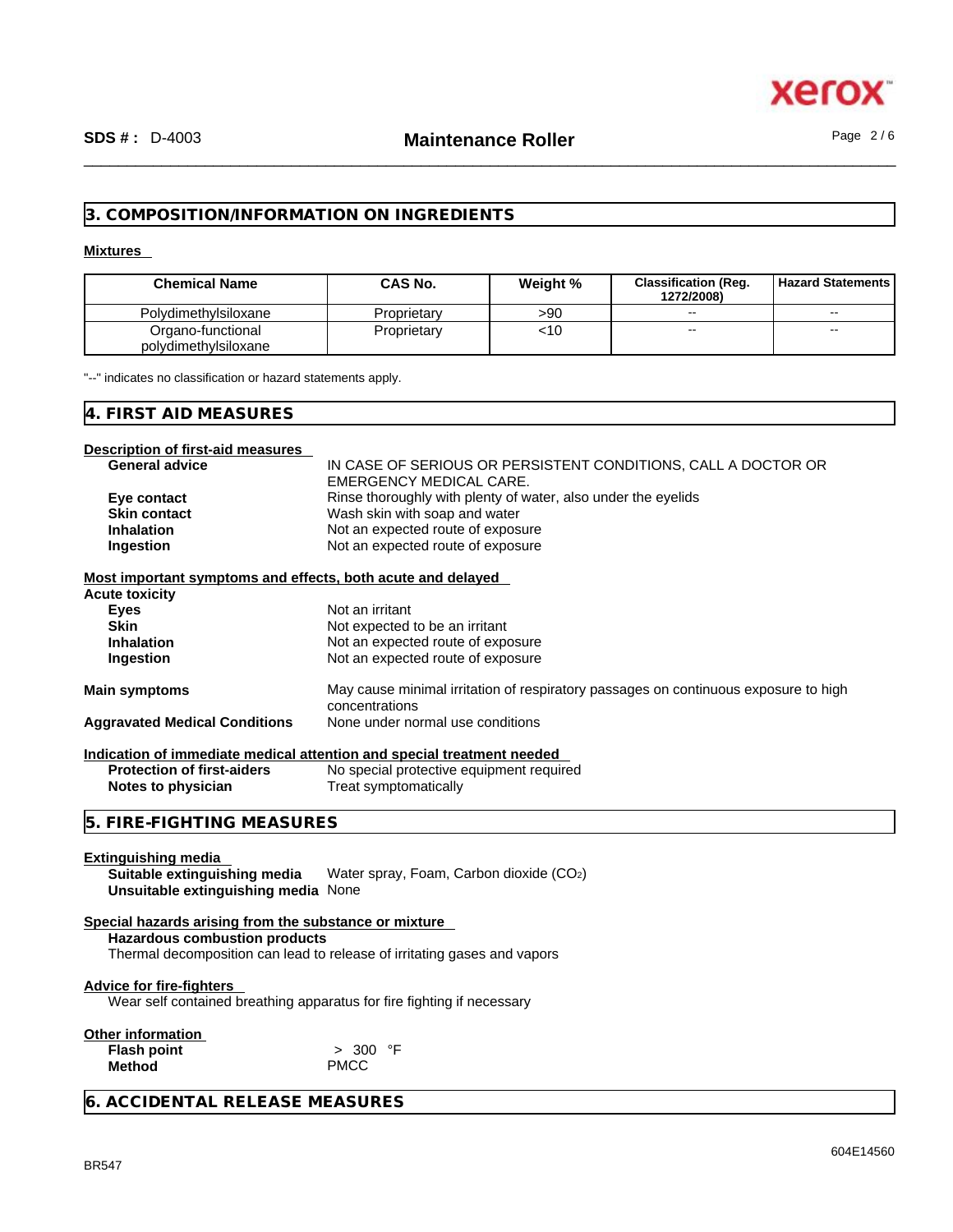



### **Personal precautions, protective equipment and emergency procedures**

None required for material as supplied

#### **Environmental precautions**

Prevent product from entering drains

### **Methods and material for containment and cleaning up**

| <b>Methods for containment</b> | Contain and collect spillage with non-combustible absorbent material, (e.g. sand, earth,  |  |  |
|--------------------------------|-------------------------------------------------------------------------------------------|--|--|
|                                | diatomaceous earth, vermiculite) and place in container for disposal according to local / |  |  |
|                                | national regulations (see Section 13)                                                     |  |  |
| Methods for cleaning up        | Soak up with inert absorbent material                                                     |  |  |

### **Reference to other sections**

See section 12 for additional ecological information See Section 13 for additional information

### **7. HANDLING AND STORAGE**

| Precautions for safe handling<br>Advice on safe handling | When using, do not eat, drink or smoke, For personal protection see section 8 |
|----------------------------------------------------------|-------------------------------------------------------------------------------|
| <b>Hygiene measures</b>                                  | Handle in accordance with good industrial hygiene and safety practice         |

### **Conditions for safe storage, including any incompatibilities**

**Technical measures and storage conditions**

Keep containers tightly closed in a dry, cool and well-ventilated place

**Incompatible products** None known based on information supplied

#### **Specific end uses**

Lubricant

### **8. EXPOSURE CONTROLS/PERSONAL PROTECTION**

### **Control parameters**

**Exposure Limits** Contains no substances with occupational exposure limit values

### **Exposure controls**

**Engineering measures** Ensure adequate ventilation, especially in confined areas

### **Individual protection measures, such as personal protective equipment (PPE)**

**Eye/Face protection** No special protective equipment required Hand protection **Protective gloves, Polyvinylchloride (PVC) Skin and body protection** No special protective equipment required **Respiratory protection** None under normal use conditions.

### **Environmental Exposure Controls**

**Environmental Exposure Controls**  Prevent product from entering drains

### **9. PHYSICAL AND CHEMICAL PROPERTIES**

### **Information on basic physical and chemical properties**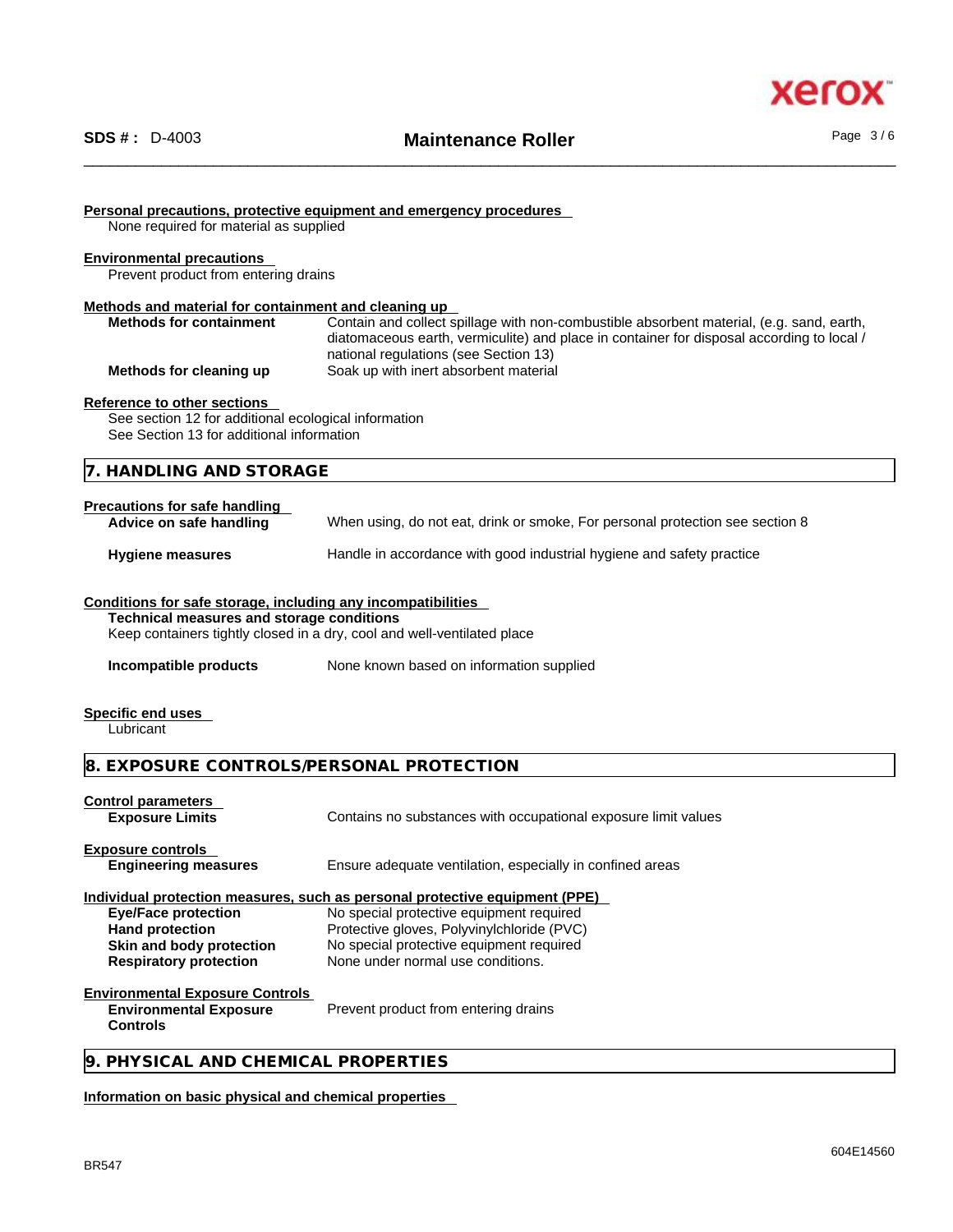# xerc

# \_\_\_\_\_\_\_\_\_\_\_\_\_\_\_\_\_\_\_\_\_\_\_\_\_\_\_\_\_\_\_\_\_\_\_\_\_\_\_\_\_\_\_\_\_\_\_\_\_\_\_\_\_\_\_\_\_\_\_\_\_\_\_\_\_\_\_\_\_\_\_\_\_\_\_\_\_\_\_\_\_\_\_\_\_\_\_\_\_\_\_\_\_\_ **SDS # :** D-4003 **Maintenance Roller** Page 4 / 6

| Appearance<br><b>Physical state</b><br>Color                                                                                                                                                                                                                           | Clear<br>Liquid<br>Colorless     |                                                                                                                                                                                                       | Odor<br><b>Odor threshold</b><br>рH | Slight<br>No information available<br>Not applicable |
|------------------------------------------------------------------------------------------------------------------------------------------------------------------------------------------------------------------------------------------------------------------------|----------------------------------|-------------------------------------------------------------------------------------------------------------------------------------------------------------------------------------------------------|-------------------------------------|------------------------------------------------------|
| <b>Flash point</b>                                                                                                                                                                                                                                                     | > 300 °F                         |                                                                                                                                                                                                       | <b>Method</b>                       | <b>PMCC</b>                                          |
| <b>Melting / Freezing Point</b><br><b>Boiling point/range</b><br>Softening point<br><b>Evaporation rate</b>                                                                                                                                                            |                                  | Not applicable<br>Not applicable<br>Not applicable<br>$<$ 1 (n-butylacetate = 1)                                                                                                                      |                                     |                                                      |
| <b>Volatility</b><br><b>Flammability Limits in Air</b>                                                                                                                                                                                                                 |                                  | <1% (Wt.) N.A.% (Vol.)<br>Not applicable                                                                                                                                                              |                                     |                                                      |
| Vapor pressure<br><b>Vapor density</b><br><b>Specific gravity</b><br><b>Water solubility</b><br><b>Partition coefficient</b><br><b>Autoignition temperature</b><br><b>Viscosity</b><br><b>Explosive properties</b><br><b>Oxidizing properties</b><br>Other information | <b>Decomposition temperature</b> | <0.1 mmHg @ 20 °C<br>Not determined<br>$0.96$ (water = 1)<br>Insoluble<br>No information available<br>Not applicable<br>Not determined<br>No information available<br>Not explosive<br>Not applicable |                                     |                                                      |

None

### **10. STABILITY AND REACTIVITY**

### **Reactivity**

No dangerous reaction known under conditions of normal use

### **Chemical stability**

Stable.

## **Possibility of hazardous reactions**

**Hazardous reactions**<br> **Hazardous polymerization**<br>
Hazardous polymerization<br>
Hazardous polymerization **Hazardous polymerization does not occur** 

### **Conditions to avoid**

Keep away from open flames, hot surfaces and sources of ignition.

### **Incompatible Materials**

None known based on information supplied

#### **Hazardous decomposition products**

Carbon dioxide (CO<sub>2</sub>), Silicon dioxide, Incomplete combustion and thermolysis produces potentially toxic gases such as carbon monoxide and carbon dioxide, and, Formaldehyde

### **11. TOXICOLOGICAL INFORMATION**

### **Information on toxicological effects Acute toxicity Product Information**

**Irritation** Not expected to be an irritant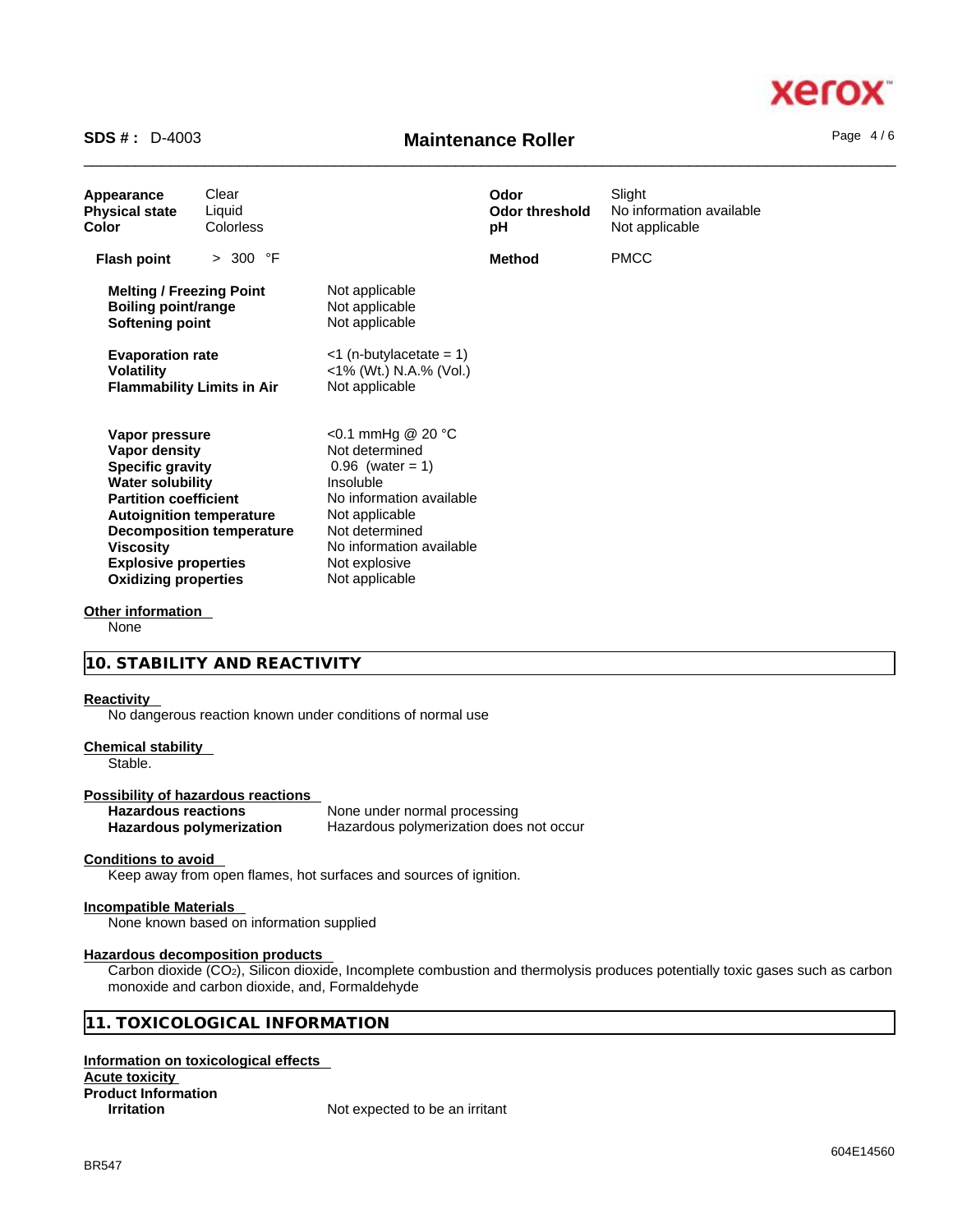

# \_\_\_\_\_\_\_\_\_\_\_\_\_\_\_\_\_\_\_\_\_\_\_\_\_\_\_\_\_\_\_\_\_\_\_\_\_\_\_\_\_\_\_\_\_\_\_\_\_\_\_\_\_\_\_\_\_\_\_\_\_\_\_\_\_\_\_\_\_\_\_\_\_\_\_\_\_\_\_\_\_\_\_\_\_\_\_\_\_\_\_\_\_\_ **SDS # :** D-4003 **Maintenance Roller** Page 5 / 6

| Oral LD50<br><b>Dermal LD50</b><br><b>LC50 Inhalation</b>                                                                                                                                                         | 4.2 ml/kg (rat) Practically non-toxic<br>> 3 g/kg (rabbit) Practically non-toxic<br>Not determined        |                    |                 |  |
|-------------------------------------------------------------------------------------------------------------------------------------------------------------------------------------------------------------------|-----------------------------------------------------------------------------------------------------------|--------------------|-----------------|--|
| <b>Component Information</b>                                                                                                                                                                                      |                                                                                                           |                    |                 |  |
| <b>Chemical Name</b>                                                                                                                                                                                              | Oral LD50                                                                                                 | <b>Dermal LD50</b> | LC50 Inhalation |  |
| Polydimethylsiloxane                                                                                                                                                                                              | 24 g/kg (Rat) 17 g/kg (Rat)                                                                               | 2 g/kg (Rabbit)    |                 |  |
| <b>Chronic toxicity</b><br><b>Sensitization</b><br><b>Neurological Effects</b><br><b>Target organ effects</b>                                                                                                     | Not a sensitizer<br>No information available<br>No information available                                  |                    |                 |  |
| <b>CMR Effects</b><br><b>Mutagenic effects</b><br><b>Reproductive toxicity</b><br>Carcinogenicity                                                                                                                 | Not mutagenic in AMES Test<br>No information available<br>Contains no ingredient listed as a carcinogen   |                    |                 |  |
| <b>Other toxic effects</b><br><b>Aspiration Hazard</b><br>Information on other hazards                                                                                                                            | Not applicable                                                                                            |                    |                 |  |
|                                                                                                                                                                                                                   | Endocrine disrupting properties This product does not contain any known or suspected endocrine disruptors |                    |                 |  |
| 12. ECOLOGICAL INFORMATION                                                                                                                                                                                        |                                                                                                           |                    |                 |  |
| <b>Toxicity</b><br><b>Acute Aquatic Toxicity</b><br>On available data, substance is not harmful to aquatic life<br>On available data, substance is not harmful to aquatic life<br><b>Chronic Aquatic Toxicity</b> |                                                                                                           |                    |                 |  |
| <b>Persistence and degradability</b><br>Not readily biodegradable                                                                                                                                                 |                                                                                                           |                    |                 |  |
| <b>Bioaccumulative potential</b><br>Bioaccumulation is unlikely                                                                                                                                                   |                                                                                                           |                    |                 |  |
| <b>Mobility in soil</b><br>Insoluble in water                                                                                                                                                                     |                                                                                                           |                    |                 |  |
| <b>Results of PBT and vPvB assessment</b>                                                                                                                                                                         | This substance is not considered to be persistent, bioaccumulating nor toxic (PBT)                        |                    |                 |  |
| <b>Endocrine disrupting properties</b><br>Presents little or no hazard to the environment                                                                                                                         |                                                                                                           |                    |                 |  |
| Other adverse effects<br>No information available                                                                                                                                                                 |                                                                                                           |                    |                 |  |
| 13. DISPOSAL CONSIDERATIONS                                                                                                                                                                                       |                                                                                                           |                    |                 |  |

### **Waste treatment methods**

| <b>Waste Disposal Methods</b> | Can be landfilled or incinerated, when in compliance with local regulations If incineration is<br>to be carried out, care must be exercised to prevent dust clouds forming. |
|-------------------------------|-----------------------------------------------------------------------------------------------------------------------------------------------------------------------------|
| Contaminated packaging        | No special precautions are needed in handling this material                                                                                                                 |